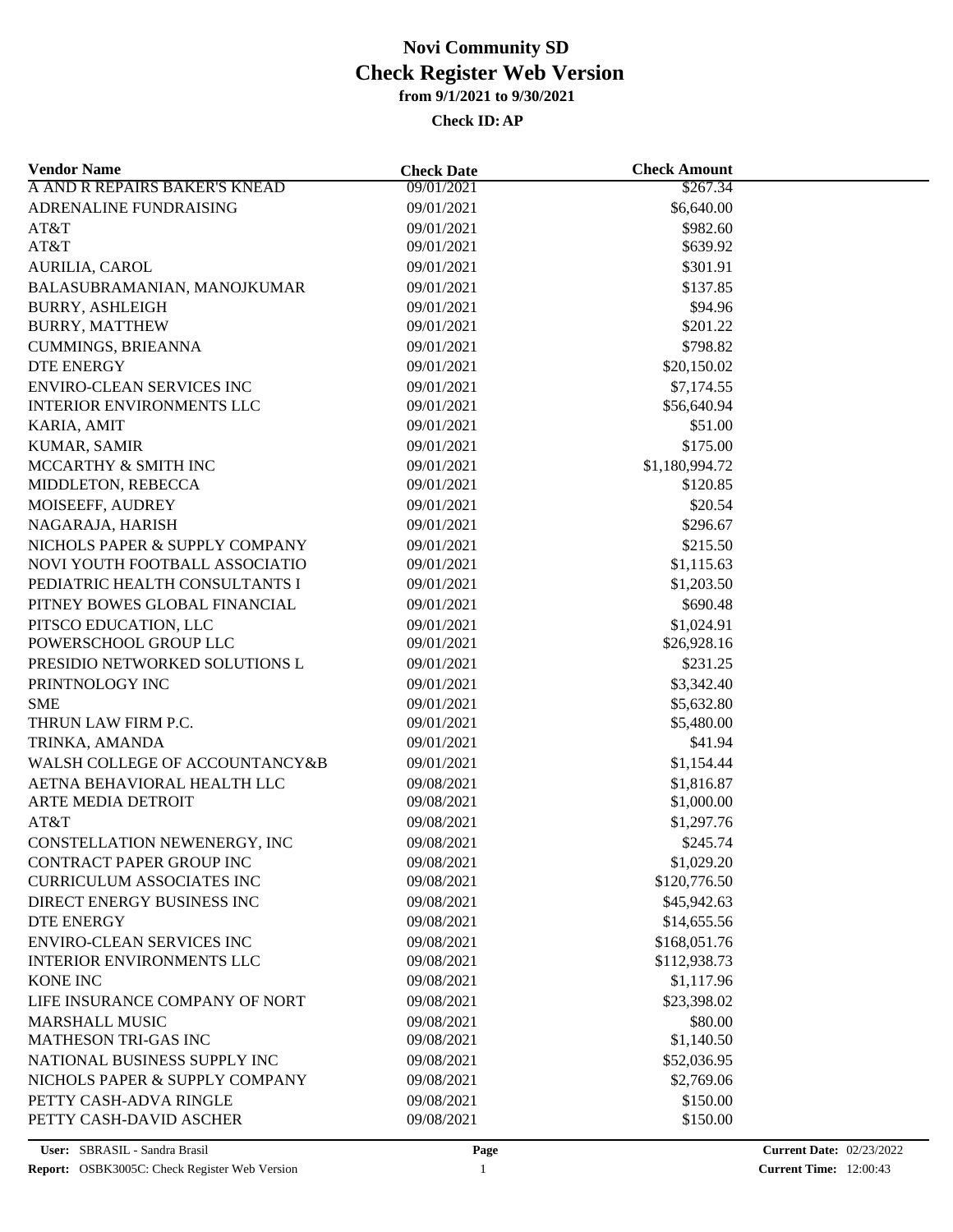| <b>Vendor Name</b>                    | <b>Check Date</b> | <b>Check Amount</b> |  |
|---------------------------------------|-------------------|---------------------|--|
| PETTY CASH-JULIE BEDFORD OR AN        | 09/08/2021        | \$150.00            |  |
| PETTY CASH-LAURA CARINO OR NAN        | 09/08/2021        | \$150.00            |  |
| PETTY CASH-LISA FENCHEL OR MAR        | 09/08/2021        | \$150.00            |  |
| PETTY CASH-NICOLE CARTER OR MI        | 09/08/2021        | \$700.00            |  |
| PETTY CASH-ROBERT BAKER OR MAR        | 09/08/2021        | \$280.00            |  |
| PLANTE & MORAN PLLC                   | 09/08/2021        | \$30,000.00         |  |
| <b>SCHOOL SPECIALTY INC</b>           | 09/08/2021        | \$2,379.01          |  |
| <b>SECURITY DESIGNS</b>               | 09/08/2021        | \$4,979.00          |  |
| <b>TEAMLEADER</b>                     | 09/08/2021        | \$1,702.18          |  |
| TROY ALBRIGHT-TURFIX LLC              | 09/08/2021        | \$4,700.00          |  |
| <b>VS AMERICA INC</b>                 | 09/08/2021        | \$184,201.50        |  |
| WEB BENEFITS DESIGN CORPORATIO        | 09/08/2021        | \$3,666.90          |  |
| <b>MEFSA</b>                          | 09/10/2021        | \$127.35            |  |
| <b>MISDU</b>                          | 09/10/2021        | \$2,552.50          |  |
| <b>AGILE SPORTS TECHNOLOGIES</b>      | 09/15/2021        | \$1,850.00          |  |
| <b>AMERICAN RED CROSS</b>             | 09/15/2021        | \$5.00              |  |
| ANN ARBOR PIONEER HIGH SCHOOL         | 09/15/2021        | \$75.00             |  |
| <b>AT&amp;T MOBILITY</b>              | 09/15/2021        | \$1,134.65          |  |
| BIG FROG CUSTOM T-SHIRT & MORE        | 09/15/2021        | \$685.00            |  |
| <b>CHARTER COMMUNICATIONS HOLDING</b> | 09/15/2021        | \$259.98            |  |
| CHEN, CHANG                           | 09/15/2021        | \$179.00            |  |
| <b>CONSUMERS ENERGY</b>               | 09/15/2021        | \$4,753.65          |  |
| CORE ATHLETICS, LLC                   | 09/15/2021        | \$1,236.00          |  |
| <b>CORE-LITE INDUSTRIES LLC</b>       | 09/15/2021        | \$2,100.00          |  |
| DAVIDS GOLD MEDAL SPORTS              | 09/15/2021        | \$216.00            |  |
| ELITE SPORTSWEAR L.P.                 | 09/15/2021        | \$530.09            |  |
| ERNSTER, STEPHEN                      | 09/15/2021        | \$100.00            |  |
| <b>EVER KOLD REFRIGERATION</b>        | 09/15/2021        | \$600.00            |  |
| <b>FINALSITE</b>                      | 09/15/2021        | \$2,100.00          |  |
| <b>GARDEN CITY ATOMIC POM OF MICH</b> | 09/15/2021        | \$260.00            |  |
| GFL ENVIRONMENTAL USA INC.            | 09/15/2021        | \$325.00            |  |
| HAY, CURTIS                           | 09/15/2021        | \$40.00             |  |
| HOWELL HIGH SCHOOL                    | 09/15/2021        | \$350.00            |  |
| IMPACT SPORTS PERFORMANCE INC.        | 09/15/2021        | \$5,200.00          |  |
| <b>JOSTENS INC</b>                    | 09/15/2021        | \$398.06            |  |
| KARNAM, RAVI                          | 09/15/2021        | \$350.00            |  |
| KIM, YOUNGAE                          | 09/15/2021        | \$175.00            |  |
| L'ANSE CREUSE HIGH SCHOOL CENT        | 09/15/2021        | \$340.00            |  |
| LEFEVRE, KIMBERLY                     | 09/15/2021        | \$118.00            |  |
| LIVONIA PUBLIC SCHOOLS                | 09/15/2021        | \$200.00            |  |
| LONG, LI                              | 09/15/2021        | \$75.00             |  |
| LOWERY CORP. DBA APPLIED IMAGI        | 09/15/2021        | \$15,772.25         |  |
| MA, YUXIU                             | 09/15/2021        | \$280.75            |  |
| MICHIGAN INTERSCHOLASTIC VOLLE        | 09/15/2021        | \$60.00             |  |
| MICHIGAN STUMP REMOVAL INC            | 09/15/2021        | \$1,800.00          |  |
| MIELKE, PAIGE                         | 09/15/2021        | \$600.00            |  |
| <b>MORRIS, PAIGE</b>                  | 09/15/2021        | \$149.22            |  |
| MOTOR CITY FENCE CO                   | 09/15/2021        | \$61,519.50         |  |
|                                       |                   |                     |  |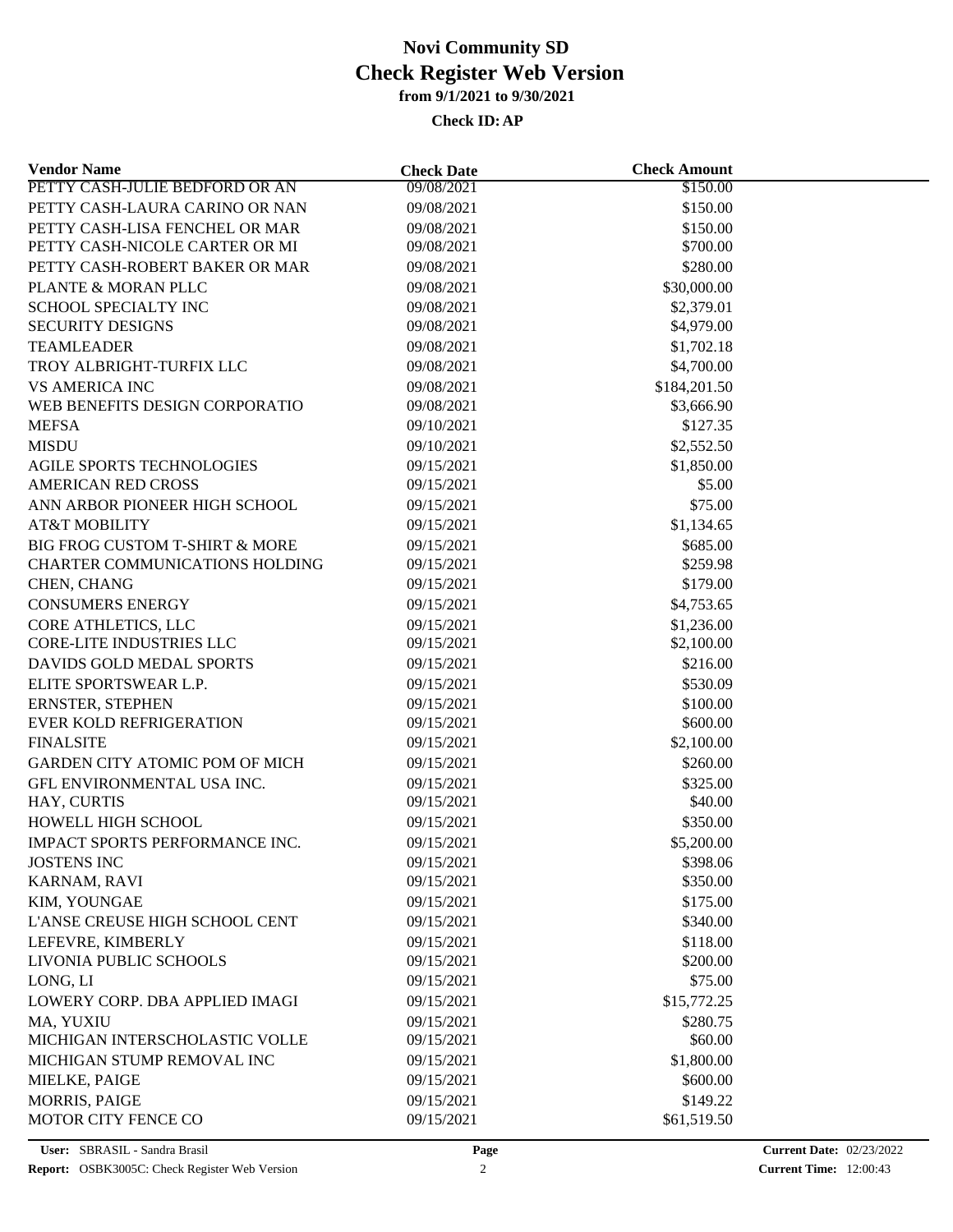| <b>Vendor Name</b>                                           | <b>Check Date</b>        | <b>Check Amount</b>    |  |
|--------------------------------------------------------------|--------------------------|------------------------|--|
| <b>NEFF MOTIVATION INC</b>                                   | 09/15/2021               | \$3,307.69             |  |
| NORTH AMERICAN SPIRIT ASSOCIAT                               | 09/15/2021               | \$1,050.00             |  |
| PLAYWORKS EDUCATION ENERGIZED                                | 09/15/2021               | \$92,500.00            |  |
| PLYMOUTH CANTON COMMUNITY SCHO                               | 09/15/2021               | \$260.00               |  |
| PREMIER RELOCATIONS LLC                                      | 09/15/2021               | \$5,480.50             |  |
| PRESIDIO NETWORKED SOLUTIONS L                               | 09/15/2021               | \$1,972.00             |  |
| PRINTNOLOGY INC                                              | 09/15/2021               | \$90.00                |  |
| <b>RELIABLE DELIVERY</b>                                     | 09/15/2021               | \$1,471.60             |  |
| RICHCREEK, TRACY                                             | 09/15/2021               | \$39.32                |  |
| <b>RYDIN DECAL</b>                                           | 09/15/2021               | \$476.73               |  |
| <b>SALINE AREA SCHOOLS</b>                                   | 09/15/2021               | \$400.00               |  |
| <b>SECURITY DESIGNS</b>                                      | 09/15/2021               | \$979.50               |  |
| <b>SERVICE SPORTS</b>                                        | 09/15/2021               | \$420.00               |  |
| SONITROL GREAT LAKES - MICHIGA                               | 09/15/2021               | \$590.90               |  |
| <b>TEAMLEADER</b>                                            | 09/15/2021               | \$892.41               |  |
| THE MONTEREY COMPANY                                         | 09/15/2021               | \$2,066.00             |  |
| US FOODS INC                                                 | 09/15/2021               | \$247.97               |  |
| <b>VARSITY SPIRIT FASHIONS</b>                               | 09/15/2021               | \$435.20               |  |
| VESCO OIL CORPORATION                                        | 09/15/2021               | \$260.00               |  |
| <b>WENGER CORPORATION</b>                                    | 09/15/2021               | \$24,393.20            |  |
| WOLF, RACHAEL                                                | 09/15/2021               | \$34.66                |  |
| YEO & YEO CONSULTING, LLC.                                   | 09/15/2021               | \$2,352.00             |  |
| A PARTS WAREHOUSE                                            | 09/23/2021               | \$577.35               |  |
| ADN ADMINISTRATORS INC                                       | 09/23/2021               | \$4,146.40             |  |
| AGRAWAL, MAYANK                                              | 09/23/2021               | \$153.98               |  |
| AT&T                                                         | 09/23/2021               | \$237.72               |  |
| AT&T                                                         | 09/23/2021               | \$3,305.09             |  |
| AT&T                                                         | 09/23/2021               | \$639.92               |  |
| <b>BEDFORD, JULIE</b>                                        | 09/23/2021               | \$22.66                |  |
| BEYER, TODD                                                  | 09/23/2021               | \$818.40               |  |
| <b>BIANCO MOTORCOACH CHARTER</b>                             | 09/23/2021               | \$5,040.00             |  |
| <b>BRASIL, SANDRA</b>                                        | 09/23/2021               | \$198.82               |  |
| <b>BROOKHOUSE, LINDSAY</b>                                   | 09/23/2021               | \$35.94                |  |
| <b>BUTCHER &amp; BUTCHER CONSTRUCTION</b>                    | 09/23/2021               | \$343,353.15           |  |
|                                                              |                          | \$338.00               |  |
| CESSANTE, CHRISTINA<br><b>CHALLANGE ISLAND OAKLAND COUNT</b> | 09/23/2021<br>09/23/2021 | \$1,963.50             |  |
| <b>CINTAS CORPORATION #31</b>                                |                          |                        |  |
| CITY OF NOVI WATER & SEWER DEP                               | 09/23/2021               | \$614.59<br>\$5,154.79 |  |
|                                                              | 09/23/2021               |                        |  |
| <b>CLIFFORD, LAURIE</b>                                      | 09/23/2021               | \$55.90                |  |
| COOPER, ALEC                                                 | 09/23/2021               | \$61.96                |  |
| CORRIGAN OIL/CORRIGAN TOWING C                               | 09/23/2021               | \$801.00               |  |
| <b>CUMMINS BRIDGEWAY LLC</b>                                 | 09/23/2021               | \$108.98               |  |
| DABERKO LLC                                                  | 09/23/2021               | \$2,067.00             |  |
| DAMON, ERIN                                                  | 09/23/2021               | \$172.71               |  |
| DATA MANAGEMENT INC.                                         | 09/23/2021               | \$577.60               |  |
| DEAN TRANSPORTATION INC                                      | 09/23/2021               | \$2,156.00             |  |
| DELTACOM INC                                                 | 09/23/2021               | \$90.00                |  |
| DIGITAL AGE TECHNOLOGIES INC                                 | 09/23/2021               | \$27,500.00            |  |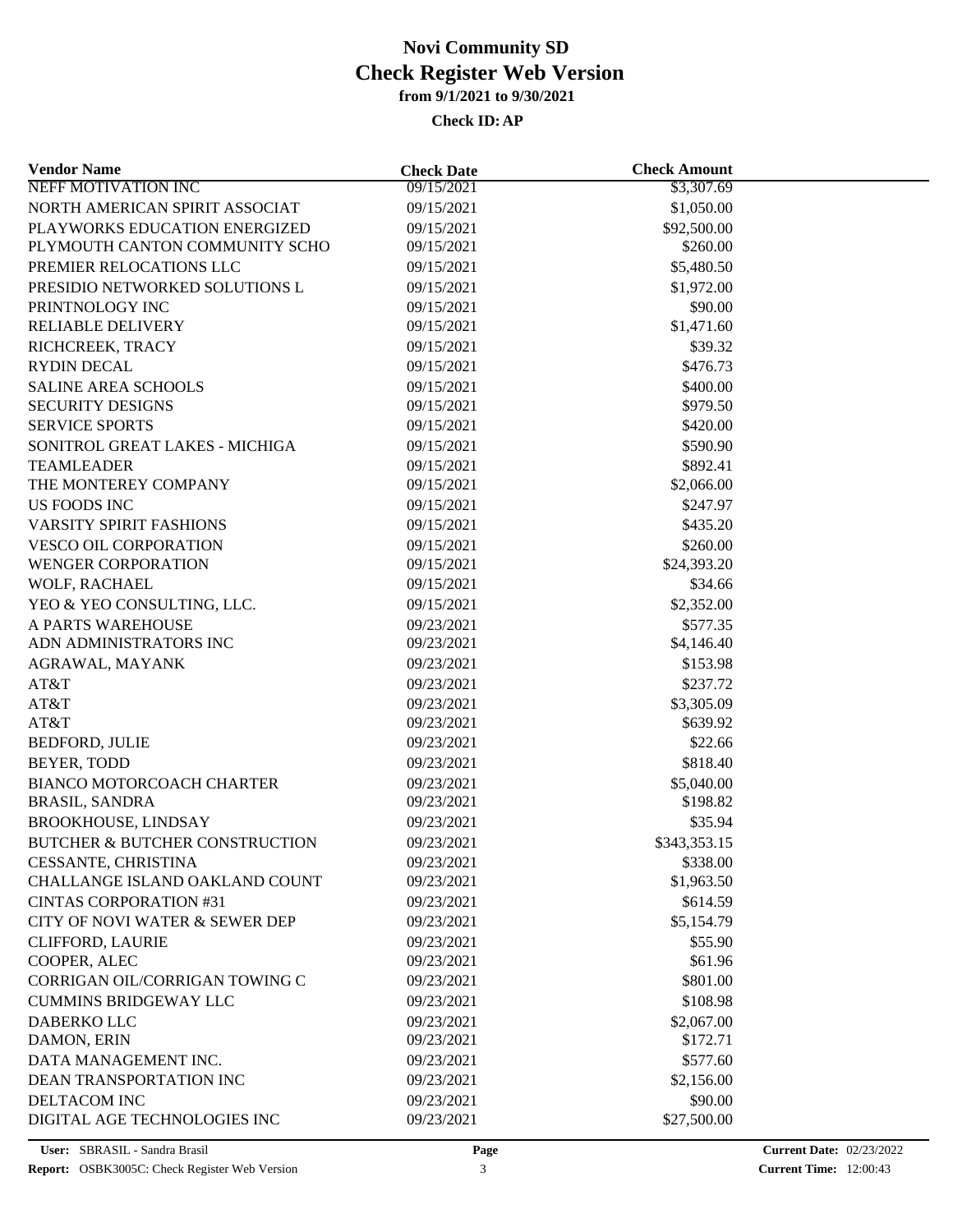| <b>Vendor Name</b>                       | <b>Check Date</b> | <b>Check Amount</b> |  |
|------------------------------------------|-------------------|---------------------|--|
| <b>DIGITAL SIGNUP</b>                    | 09/23/2021        | \$384.60            |  |
| <b>EVER KOLD REFRIGERATION</b>           | 09/23/2021        | \$470.00            |  |
| F.A.R. MANAGEMENT INCORPORATED           | 09/23/2021        | \$440.00            |  |
| <b>FINALFORMS</b>                        | 09/23/2021        | \$2,808.00          |  |
| <b>GARCIA, AMY</b>                       | 09/23/2021        | \$75.00             |  |
| <b>GOODWILL INDUSTRIES OF GREATER</b>    | 09/23/2021        | \$7,008.35          |  |
| GUNES, JESSICA                           | 09/23/2021        | \$40.48             |  |
| HIRSHFIELD, LAURA JANINE                 | 09/23/2021        | \$2,329.57          |  |
| HOLLAND BUS COMPANY                      | 09/23/2021        | \$127.35            |  |
| HORIZON ENGINEERING ASSOCIATES           | 09/23/2021        | \$18,707.04         |  |
| HP INC                                   | 09/23/2021        | \$1,114.18          |  |
| HTWE, KHIN                               | 09/23/2021        | \$660.00            |  |
| HUBENSCHMIDT, KRISTY                     | 09/23/2021        | \$24.15             |  |
| HUNTINGTON NATIONAL BANK                 | 09/23/2021        | \$500.00            |  |
| IAN KINDER LLC                           | 09/23/2021        | \$1,702.50          |  |
| INTEGRATED DESIGN SOLUTIONS LL           | 09/23/2021        | \$12,674.74         |  |
| JACKSON TRUCK SERVICE INC                | 09/23/2021        | \$363.26            |  |
| JFK INVESTMENT COMPANY LLC               | 09/23/2021        | \$4,836.00          |  |
| KARIA, AMIT                              | 09/23/2021        | \$266.33            |  |
| <b>KAUKAB LLC</b>                        | 09/23/2021        | \$660.00            |  |
| KMD INVESTORS, LLC                       | 09/23/2021        | \$160.00            |  |
| <b>LAPEER ROBOTICS</b>                   | 09/23/2021        | \$500.00            |  |
| LENGERICH, AINSLEY                       | 09/23/2021        | \$178.04            |  |
| LIN, LIZA                                | 09/23/2021        | \$156.25            |  |
| LONG, LI                                 | 09/23/2021        | \$100.00            |  |
| LU, ALQIN                                | 09/23/2021        | \$132.25            |  |
| <b>M-2 AUTO PARTS INC</b>                | 09/23/2021        | \$14.38             |  |
| MACDOUGALL, ANNE                         | 09/23/2021        | \$34.98             |  |
| <b>MAD SCIENCE OF DETROIT</b>            | 09/23/2021        | \$4,654.00          |  |
| MAISANO, DIANNA                          | 09/23/2021        | \$560.00            |  |
| MANI, KAVITHA                            | 09/23/2021        | \$175.00            |  |
| MAYNARD, JENNA                           | 09/23/2021        | \$51.71             |  |
| MCCARTHY & SMITH INC                     | 09/23/2021        | \$1,686,551.44      |  |
| MESSA (MICHIGAN EDUCATION SPEC           | 09/23/2021        | \$637,104.00        |  |
| MICHIGAN PETROLEUM TECHNOLOGIE           | 09/23/2021        | \$337.70            |  |
| MIDWEST COLLABORATIVE FOR LIBR           | 09/23/2021        | \$3,163.86          |  |
| MILLER, GWENDOLYN                        | 09/23/2021        | \$282.75            |  |
|                                          | 09/23/2021        |                     |  |
| MOISEEFF, AUDREY                         |                   | \$102.80            |  |
| MUSA, CARLY<br>NORTHVILLE PUBLIC SCHOOLS | 09/23/2021        | \$167.85            |  |
|                                          | 09/23/2021        | \$750.00            |  |
| OAKLAND COUNTY YOUTH ASSISTANC           | 09/23/2021        | \$416.23            |  |
| <b>OSBORN, ANNA</b>                      | 09/23/2021        | \$75.00             |  |
| PREMIER RELOCATIONS LLC                  | 09/23/2021        | \$9,239.00          |  |
| PRESS ASSOCIATION INCOR.                 | 09/23/2021        | \$6,308.76          |  |
| <b>QUINN, TAMERA</b>                     | 09/23/2021        | \$98.56             |  |
| SAFEWAY SHREDDING LLC                    | 09/23/2021        | \$60.00             |  |
| SECREST WARDLE LYNCH HAMPTON T           | 09/23/2021        | \$121.73            |  |
| <b>SECURITY DESIGNS</b>                  | 09/23/2021        | \$1,889.00          |  |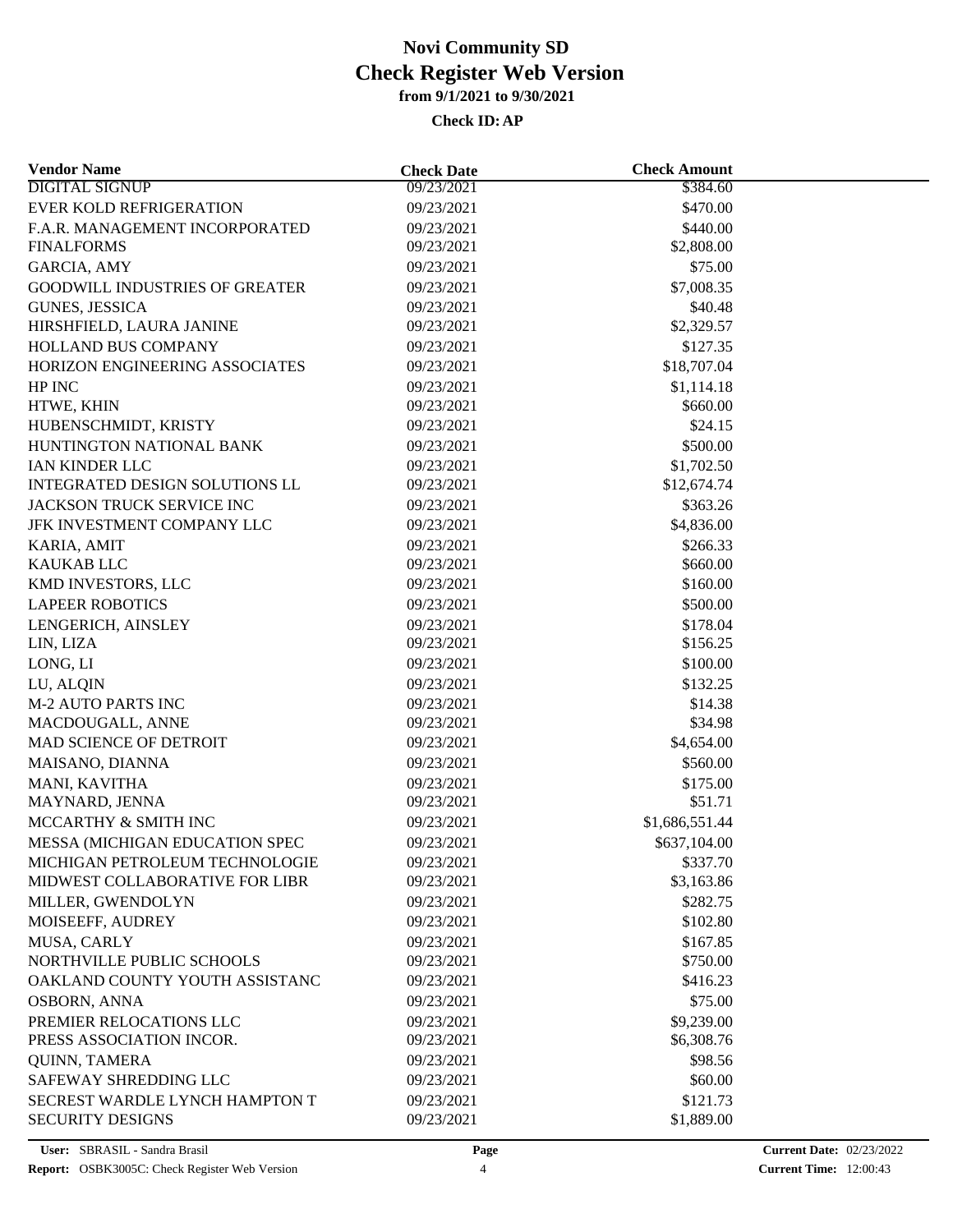| <b>Vendor Name</b>                                  | <b>Check Date</b> | <b>Check Amount</b> |  |
|-----------------------------------------------------|-------------------|---------------------|--|
| <b>SERVICAR OF MICHIGAN INC.</b>                    | 09/23/2021        | \$1,191.00          |  |
| SHAO, YUANYUAN                                      | 09/23/2021        | \$130.00            |  |
| SINGH, RANJAN                                       | 09/23/2021        | \$75.00             |  |
| <b>SME</b>                                          | 09/23/2021        | \$7,811.30          |  |
| STENSON, ERIC                                       | 09/23/2021        | \$74.00             |  |
| STILL, JENNIFER                                     | 09/23/2021        | \$75.00             |  |
| <b>TEAM SPORTS INC</b>                              | 09/23/2021        | \$10,919.00         |  |
| <b>TEAMLEADER</b>                                   | 09/23/2021        | \$1,609.32          |  |
| TURNER, ARETHA                                      | 09/23/2021        | \$46.67             |  |
| WILLIAMS, HEATHER                                   | 09/23/2021        | \$115.00            |  |
| YU, YANXIAN                                         | 09/23/2021        | \$75.00             |  |
| ZONAR SYSTEMS INC                                   | 09/23/2021        | \$1,405.24          |  |
| MICHAEL R STILLMAN (P42765)                         | 09/24/2021        | \$214.61            |  |
| <b>MISDU</b>                                        | 09/24/2021        | \$2,552.50          |  |
| ASCENSION MICHIGAN AT WORK                          | 09/24/2021        | \$62.00             |  |
| CORRIGAN OIL/CORRIGAN TOWING C                      | 09/24/2021        | \$470.56            |  |
| <b>INTEGRITY TESTING &amp; SAFETY ADM</b>           | 09/24/2021        | \$330.00            |  |
| MCCARTHY & SMITH INC                                | 09/24/2021        | \$1,481,261.70      |  |
| ACME PROMOTIONAL & APPAREL LLC                      | 09/30/2021        | \$687.67            |  |
| AMCOMM TELECOMMUNICATIONS INC                       | 09/30/2021        | \$7,389.25          |  |
| ANDYMARK INC                                        | 09/30/2021        | \$483.71            |  |
|                                                     |                   | \$300.00            |  |
| <b>BABA LANGUAGE SERVICES</b>                       | 09/30/2021        |                     |  |
| <b>BON, JEREMY</b><br><b>CINTAS CORPORATION #31</b> | 09/30/2021        | \$174.95            |  |
|                                                     | 09/30/2021        | \$262.14            |  |
| <b>CUMMINS BRIDGEWAY LLC</b>                        | 09/30/2021        | \$75.00             |  |
| CUT-ALL WATERJET CUTTING INC                        | 09/30/2021        | \$132.00            |  |
| DIROFF, MATTHEW                                     | 09/30/2021        | \$2,568.29          |  |
| ENVIRO-CLEAN SERVICES INC                           | 09/30/2021        | \$6,618.70          |  |
| <b>EXECUTIVE ENERGY SERVICES LLC</b>                | 09/30/2021        | \$400.00            |  |
| HIRSHFIELD, LAURA JANINE                            | 09/30/2021        | \$1,800.00          |  |
| HOLLAND BUS COMPANY                                 | 09/30/2021        | \$354.36            |  |
| HOUSEY, CHRISTOPHER ALLEN                           | 09/30/2021        | \$57.30             |  |
| JACKSON TRUCK SERVICE INC                           | 09/30/2021        | \$201.72            |  |
| <b>JOHN'S SANITATION INC</b>                        | 09/30/2021        | \$105.00            |  |
| JORDAN, CHRISTOPHER                                 | 09/30/2021        | \$300.00            |  |
| KMD INVESTORS, LLC DBA WASHTEN                      | 09/30/2021        | \$160.00            |  |
| <b>LAWSON PRODUCTS INC</b>                          | 09/30/2021        | \$119.23            |  |
| LIVONIA STEVENSON HIGH SCHOOL                       | 09/30/2021        | \$395.00            |  |
| <b>M-2 AUTO PARTS INC</b>                           | 09/30/2021        | \$165.72            |  |
| MCCLEAN, JESSICA                                    | 09/30/2021        | \$102.25            |  |
| MCMASTER-CARR SUPPLY COMPANY                        | 09/30/2021        | \$167.29            |  |
| <b>MILLER JOHNSON</b>                               | 09/30/2021        | \$1,260.00          |  |
| NICHOLS PAPER & SUPPLY COMPANY                      | 09/30/2021        | \$16,104.30         |  |
| OAKLAND COUNTY COMMUNITY & ADU                      | 09/30/2021        | \$2,500.00          |  |
| PEDIATRIC HEALTH CONSULTANTS I                      | 09/30/2021        | \$5,108.24          |  |
| PITSCO EDUCATION, LLC                               | 09/30/2021        | \$498.20            |  |
| PRESIDIO NETWORKED SOLUTIONS L                      | 09/30/2021        | \$6,880.52          |  |
| PRINTNOLOGY INC                                     | 09/30/2021        | \$6,025.33          |  |
|                                                     |                   |                     |  |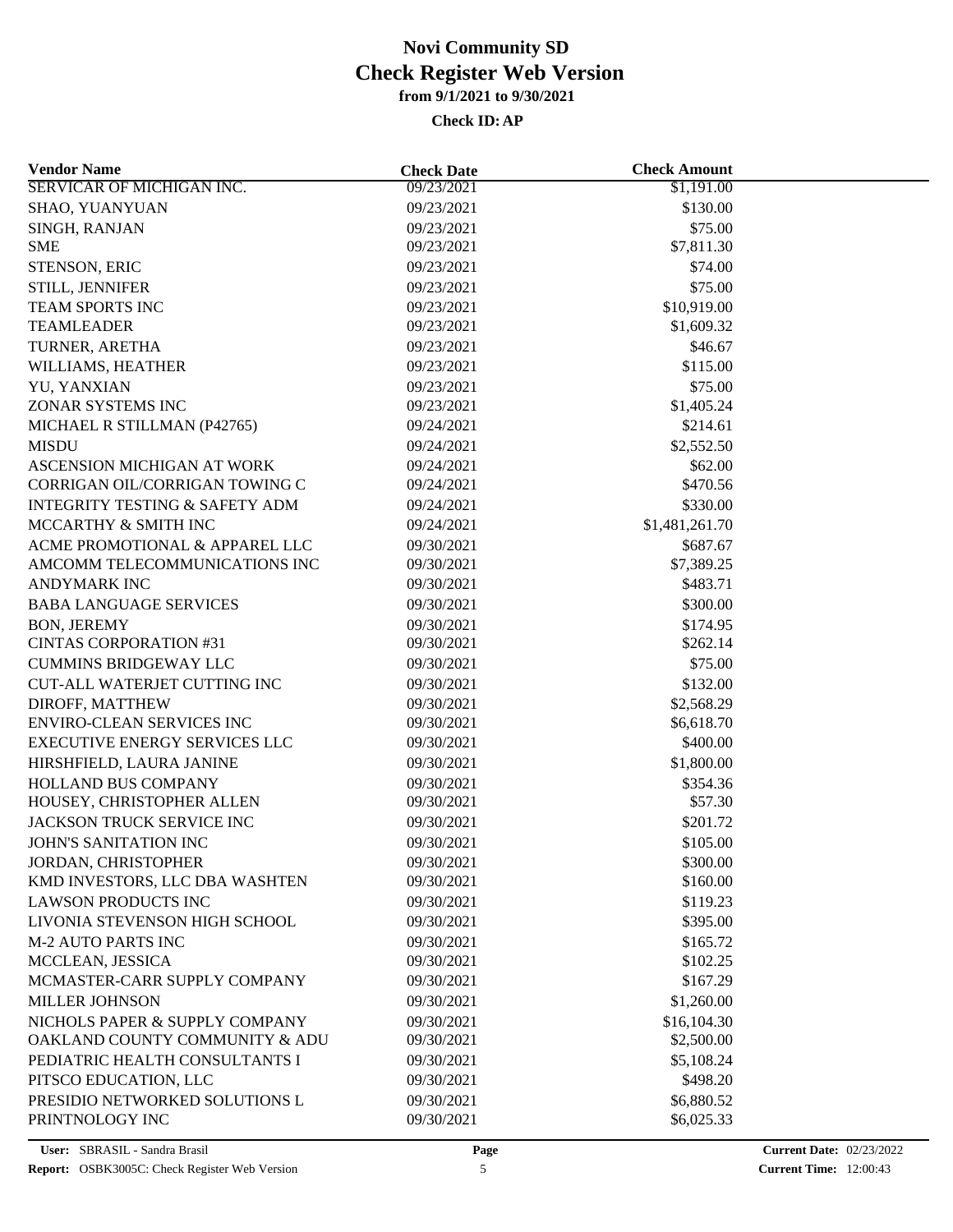| <b>Vendor Name</b>             | <b>Check Date</b> | <b>Check Amount</b>   |                |
|--------------------------------|-------------------|-----------------------|----------------|
| <b>SET SEG</b>                 | 09/30/2021        | \$7,513.00            |                |
| <b>TEAMLEADER</b>              | 09/30/2021        | \$4,021.18            |                |
| VENDTEK WHOLESALE EQUIPMENT IN | 09/30/2021        | \$200.00              |                |
| <b>VEX ROBOTICS INC</b>        | 09/30/2021        | \$1,414.50            |                |
| <b>WALCZAK, KRISTEN</b>        | 09/30/2021        | \$1,329.40            |                |
| <b>WEST MICHIGAN CLAY</b>      | 09/30/2021        | \$1,991.96            |                |
| WEVIDEO INC.                   | 09/30/2021        | \$475.40              |                |
| <b>XELLO</b>                   | 09/30/2021        | \$799.00              |                |
|                                |                   | <b>Issued:</b>        | \$4,054.54     |
|                                |                   | <b>Reversed:</b>      | \$4,336.96     |
|                                |                   | <b>Cancelled:</b>     | \$6,738,577.74 |
| <b>AP Checks Processed:</b>    | 248               | <b>AP Bank Total:</b> | \$6,746,969.24 |
| <b>Total Checks Processed:</b> | 248               | <b>Grand Total:</b>   | \$6,746,969.24 |